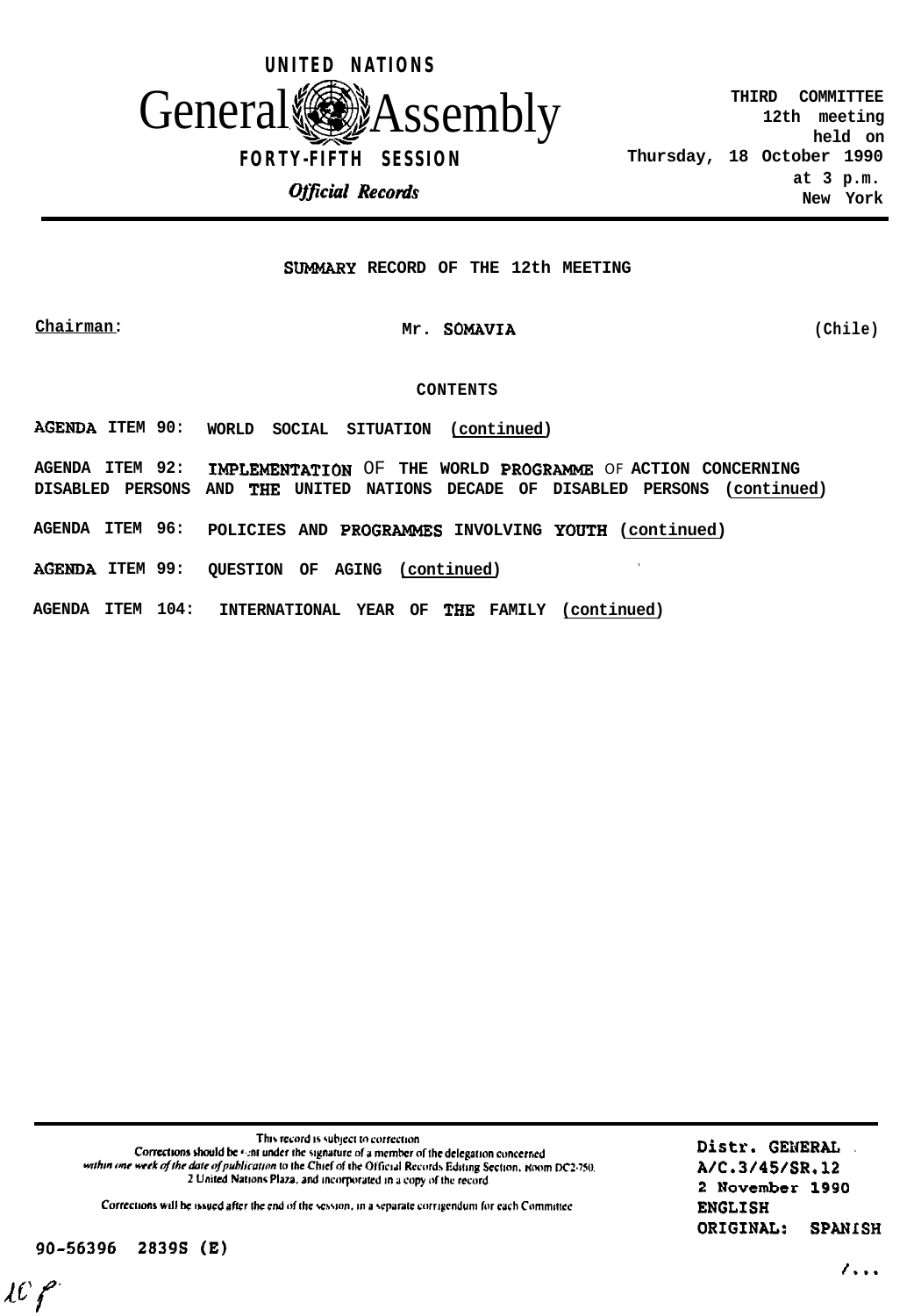**A/C, 3/45/SR. 12** English Page **2**

## The meeting was called to crder at  $3.15$  p.m.

AGENDA ITEM 90: WORLD SOCIAL SITUATION (continued) (A/45/137-E/1990/35)

**AGENDA** ITEM 921 IMPLEMENTATION OF THE WORLD PROGRAMME OF ACTION CONCERNING DISABLED PERSONS AND THE UNITED NATIONS DECADE OF DISABLED PERSONS (continued) **(A/45/470)**

AGENDA ITEM 96: POLICIES AND PROGRAMMES INVOLVING YOUTH (continued) (A/45/225, **A/45/227, A/45/200,** A/45/338, **A/45/422)**

**AGENDA ITEM 99: QUESTION OF AGING (continued) (A/45/207, A/45/420)** 

AGENDA ITEM 104: INTERNATIONAL YEAR OF THE FAMILY (continued) (A/45/365; **AIC.314513)**

1. Mrs. EKONG (Nigeria) said that the report of the Secretary-General, contained in the supplement to the 1989 Report on the World Social Situation **(A/45/137),** showed with statistical clarity that in many of the developing countries, especially **in** south **Asia,** Latin America and sub-Saharan **Africa,** standards of living

Id social conditions had dropped below the levels existing 10 years, and in **some cases 20 years, earlier.** Poverty, infant mortality, illiteracy, environmental degradation, the loss of skilled human **resources** to the North and the decline in financial resources to deal with medical crises, such as the **AIDS** pandemic, were **some** of the **most** serious social problems in the countries of the South,

2. Poverty was the biggest problem affecting the **world** social situation. Acccrding to the World Bank, by 1985 **more** than 1 billion people had been living in absolute povertyr 55 per cent in south Asia and 38 per cent in sub-Saharan **Africa,** The Nigerian delegation was gravely concerned at the World Bank's forecast of an increase in the number of poor people, particularly **in** sub-Saharan Africa. Poverty not only paralysed the material progress of the individual and his group, but virtually closed all other opportunities. If the impoverishment of the world's population wasallowed to continue, social, political and economic growth would be jeopardized, and instability intensified, in the decade of the 1990s.

**3 . At** the national **level,** Governments should pursue a strategy **that** relied on greater utilization of individual labour and involved policies that used market principles **for** individual activity and enterprise. It was also necessary to ensure and maintain a pattern of **resource** allocation that provided basic social services to the poor, especially in the areas of **primary** health care, family planning, nutrition and primary education. That had boon the experience of the Nigerian Government in its struggle against poverty.

**4,** However, national efforts must be reinforced and complemenrod by increased development co-operation and better international economic conditions. The Nigerian delegation urged the developed countries to increase aid flows and financial assistance to the **most** affected developing countries to deal with the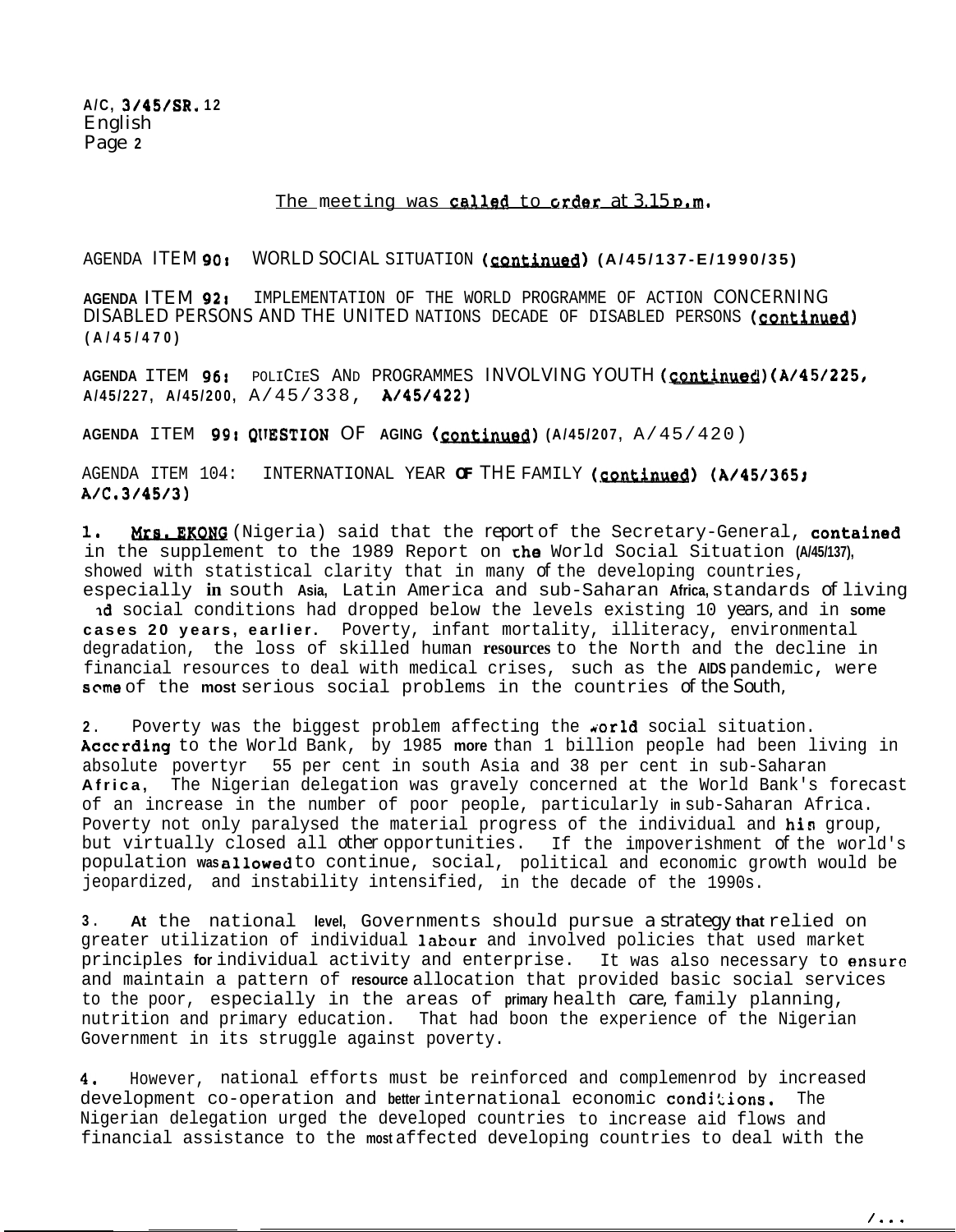**A/C.** 3/45/SR. 12 English Page 3

## (Mrs. Ekong, Nigeria)

problem of poverty. Increased aid was required **for many** anti-poverty **programmes** which were well conceived but lacked funding, Her delegation regretted that, in **spite of** the developing countries' increased need **for** financial resources to tackle poverty, official development assistance (ODA) from the **developed** donor **countries had fallen** from 0.36 por cent in 1988 to 0.33 per cent in 1989. The Nigerian delegation called on the developed countries to implement **the undertaking** *to* attain the agreed **target of devoting** 6.7 per cent **of** the GNP to ODA and, where possible, to increase concessional external **resources** for development and for tackling the problem of poverty.

5. There **were** other serious **problems,** such as infant mortality, the **drop** in revenue **of** developing countries, and maternal mortality, which **had** been an obstacle to advancing the status of **women** and improving **the welfare** of **children.** The **equality of** life had been seriously **threatened by environmental** degradation arising from the adverse consequences of scientific and industrial development, on the one hand, and the unregulated and irrational use of the earth's **resources that had resulted** in deforestation, desertification and the depletion of **energy** resources on the other hand, as well as nature! disasters. All countries **had a** responsibility for the preservation, protection and security of the environment, particularly the developed countries, which had the technological capabilities to **make** that possible. The Nigerian delegation looked forward to the **Conference** on Environment and **Development,** to **be** held in Braail in 1992,

6. The problem of drug **production,** supply, demand, trafficking and distribution hed had a destructive effect on social and political life in **many** countries. The Nigerian delegation reiterated its position that the solution of the problem involved **two** aspects: elimination of demand and destruction of sources of supply. Solutions should also be pursued **at** the social level by educating the public against the use of drugs and by rehabilitating addicts.

7. **Her** delegation supported the efforts'of the Secretary-General to give effect to the operative provisions of General Assembly resolution 44182, proclaiming 1994 as the International Year of the Family. It also commended the Secretary-General for the organisational arrangements he had undertaken **as** specified in paragraph 10 of document A/45/365.

8. Every effort **must** be made to build a society that was not only **secure,** and respected the rights of all individuals, **put** was also compassionate and caring. The Nigerian Government had increased resources for the provision of more facilities to disabled people, particularly the blind. The **Nigerian** delegation expressed the hope that the Committee would adopt far-reaching recommendations on ways to mark the end of the United Nations Decade for Disabled Persuns in 1992.

**9,** Nigeria noted with **satisfaction** the report **of** the Secretary-General on policies and programmes involving young people, and wished to commend the **Department** of Social Development and Humanitarian Affairs for the activities in follow-up to International Youth Year. Nigeria encouraged the formation of youth organizations so as to enable young people to express their views on all subjects.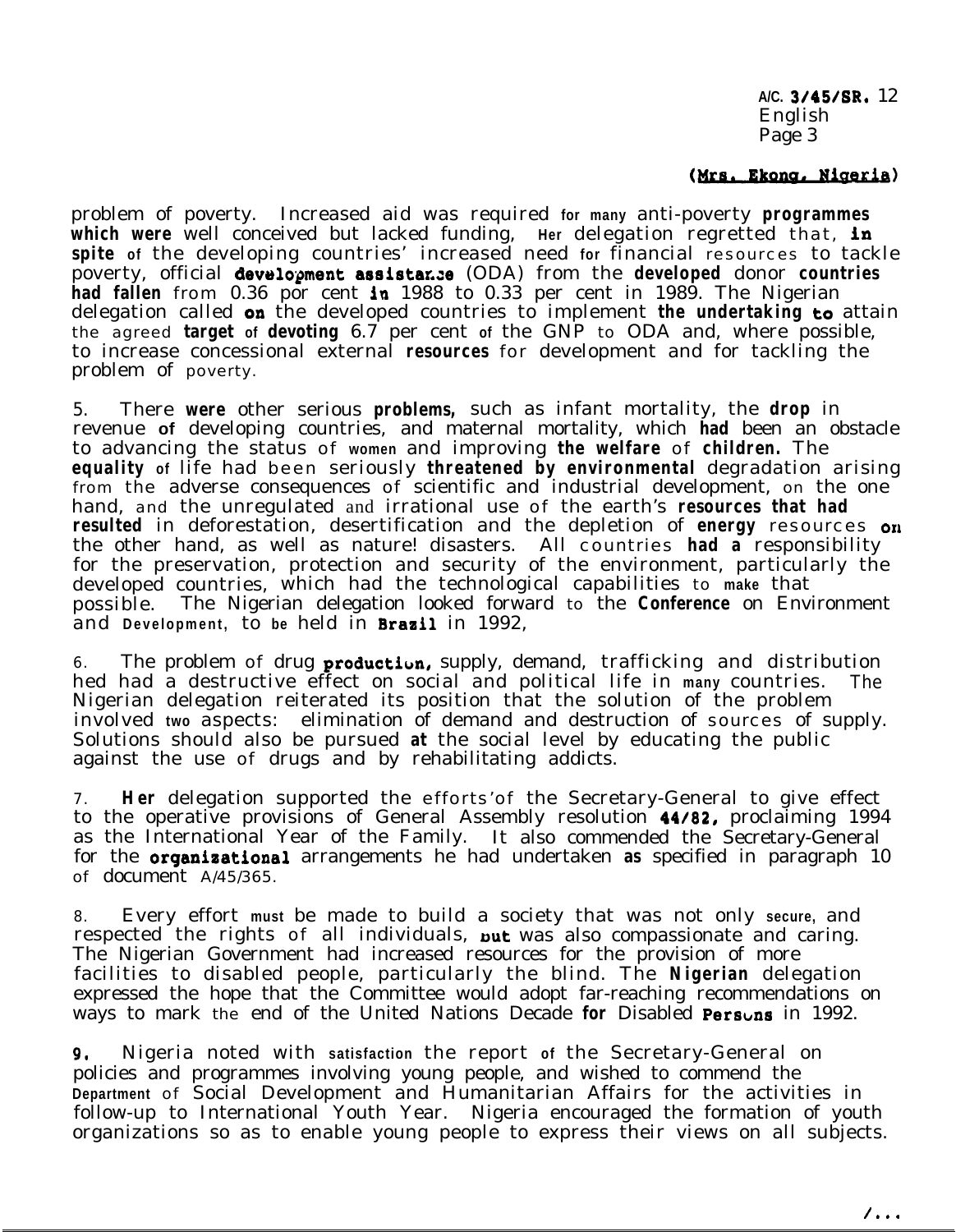**A/C,** 3/45/SR, 12 English Page 4

# (Mrs. Ekong, Nigeria)

It welcomed and fully endorsed the recommendations **set** out in paragraph 14 of document A/45/422, particularly the recommendation concerning the urgent need to revitalize the resource base of the United Nations Youth Fund in view of the tenth anniversary of International Youth Year and the fiftieth anniversary of the United Nations in 1995.

10. Mr. KRENKEL (Austria) said that his country's social system and the Austrian **Constitution** were based on the premise that enhancing the population's quality of life, particularly that of children and young people, and establishing a social welfare State were of the highest priority. Austria therefore endorsed the conclusion in **the** Secretary-General's report on policies and programmes involving young people that the spirit of Internatiousl Youth Year must be revitalized. The Austrian Government attached considerable importance to youth questions and was actively participating in the preparations for the International Year. It had consequently helped to establish the organiaation **HOPE** 87, whose secretariat provided assistance in dealing with youth and employment issues, particularly in the developing countries. So far HOPE had provided financial assistance **for** youth-emp<sup>t</sup>oyment projects in Bangladesh, Brazil, Colombia, India, Indonesia, Ireland, Kenya, Nepal and the Philippines. Financial promotion of more projects would be intensified in the future.

11. With regard to the Secretary-General's report on the problems of the disabled, Austria believed that a variety of recommendations deserved the General Assembly's attention, but had **some** reservations with respect to others. It was necessary to be **very** selective in giving the Secretariat additional tasks within the framework of the Decade of Disabled Persons.

12. The Austrian Government was very interested in the question of aging and had adopted comprehensive measures to improve the situation of the elderly in Austria. The United Nations Office at Vienna had made **some** progress in the implementation of the Vienna Plan of Action since its adoption, in spite of meagre human and financial **resources.** The Secretary-General's report, which contained a programme of action for the tenth anniversary of the World Assembly on Aging, was a good one, and Austria supported the proposals set out in it.

13. Austria had studied the Secretary-General's note on the International Year of the Family carefully, and agreed that a detailed proposal on the subject should be reviewed by the Commission for Social Development early in 1991. It attached great importance to the subject and would participate actively in the preparations for and observance of the Year, which would deal not only with the role of the entire family in society but should also address such issues as youth, **the** situation of women, the elderly, the disabled and a wide range of  $family-related$  topics,

14. **He** wished t.o reiterate that **major** international instruments could not be implemented  $unt<sup>1</sup>$  concrete measures were taken to strengthen the United Nations Office at Vienna. Asking for **more** reports and further measures through various resolutions would add to the Secretariat's burden rather than enhance the quality of its reports and its general policy-making capacity. Austria was ready to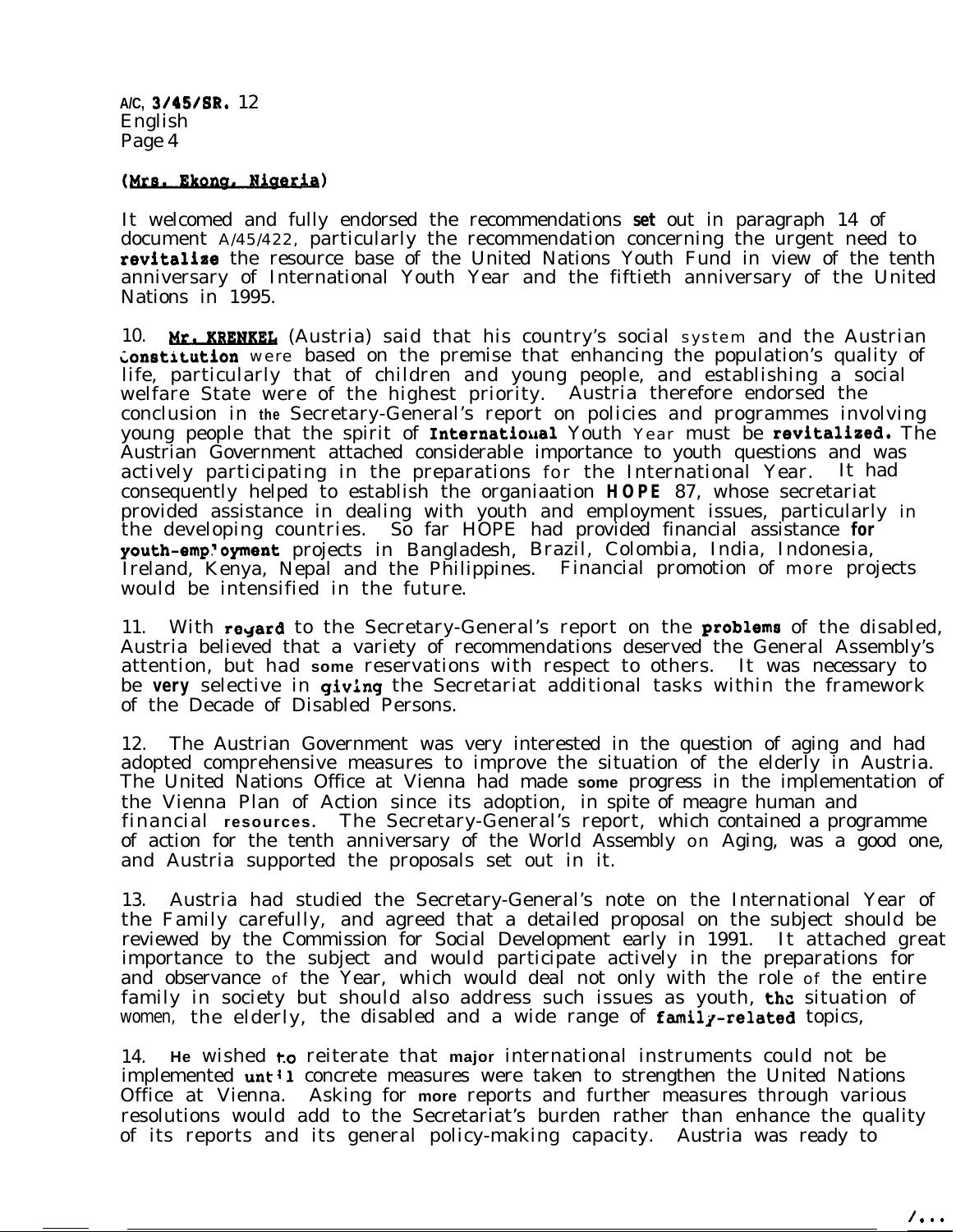A/C.3/45/SR.12 English Page 5

# (Mr. Krenkel, Austria)

exercise restraint **because** it believed that social-policy and social-development concerns were of vital importance to the enhancement of guality of life **for** *all.* The United Nations and the secretariat dealing with social development and humanitarian affairs must focus on specific topics and give guidance to Member States in **order** to enable **them** to **meet** their individual challenges. **New approaches** towards and ways of using scarce resources in the *most* efficient manner must be found in order to guarantee that social policies and **progr:mes** had the high status they deserved on the international agenda.

15. Ms. VAN DER **ZIJL** (Netherlands) said that, since concern for the environment *now* was a guarantee of earth's survival **tomorrow** , millions of young people were calling **for** immediate action in order to build **a** solid base **for the** future, and a clean environment was an essential part of the future.

16. **At** the current turning-point in history, after the Berlin Wall had been torn down and at a time when the new detente between East and West could lead to **arms** reductions and cut-backs in military expenditure, the funds thus released must be used to improve quality of life **on** earth, in accordance with the wishes of the public at large, whose attention had been drawn to the **many recent** manifestations of environmental degradation: ozone depletion, the hole in the **ozone** layer above the Antarctic, climate **change** and the destruction of tropical rain **forests, as** well as such disasters as the oil spill in Alaska, the nucleur accident at Chernobyl, and the dumping of hazardous waste in developing countries.

17. **In an** attempt to tackle the issue **of** environmental degradation, the Netherlands had published **an** environmental policy plan in 1989, whose aim - to ensure that today's environmental problems were **not** passed on **to** future **generations -** could only be achieved if **current** patterns of production and consumption were changed) the Netherlands had allocated slightly **more** than \$4 billion to protection of the environment **for** the period 1990-1994. She also wisned to mention the Bergen Conference, held in May 1990, which had resulted in the Plan of Action for **a Common Future** and in which non-governmental and youth organizations had participated, the latter having produced their own plan, entitled **"Tomor**  $\mathbf{r}$ **cw Today".** 

18. **In** an endeavour to give added impetus to policy-making in the area **in** question, young people in the Netherlands were to hold a national demonstration at The Hague on 22 April 1991, International Earth Day, They would present a document containing proposals **for** the various ministries. In the month preceding the demonstration, local action groups would engage in a campaign calling on people to try to live in an environmentally sound manner. Since environmental pollution was **a matter of** international concern, the demonstration would have much **more** impact if young people all over the world **were** to hold demonstrations on the same day.

19. In addition to the efforts to increase people's awareness of environmental problems, attention **must** be devoted to formulating and implementing international public policy and rules to prevent pollution. Young people in the Netherlands had great expectations **of** the United Nations Conference on Environment and Development,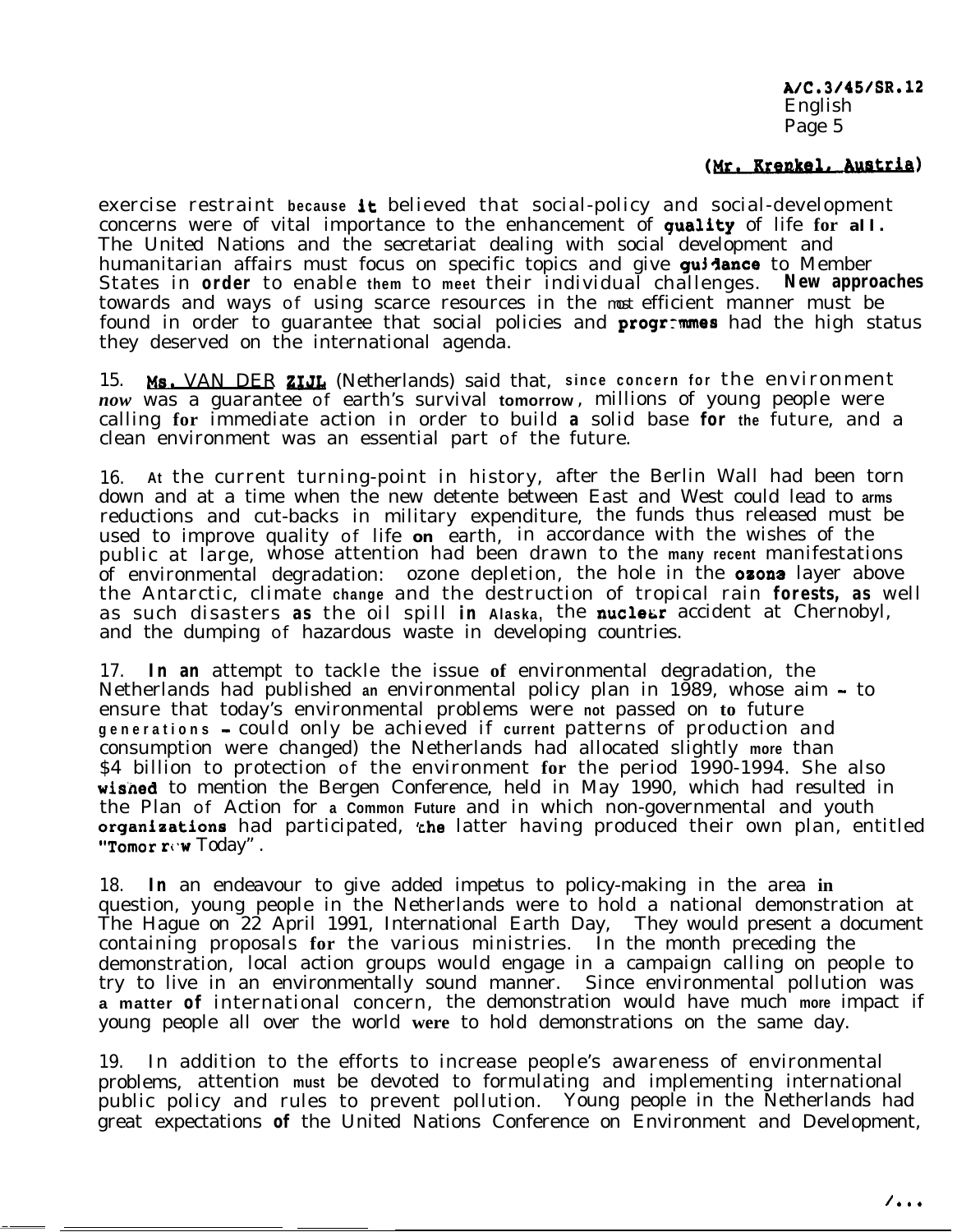## *(Ms.* **Van &g 21% Me-)**

to be held in Bras11 in 1992, and **were** willing **to play a constructive part both in** the preparations **for the Conference** and **in the Conferenae itself. Just as young** people had in the past often been at **the** forefront **of the fight for freedom** *and* democracy, they were **willing now to take up the fight for the survival of the** planet. Young people **felt responsible for the future environment and supported** pressure **groups such as Greenpeace,** because the consequences **of most environmental problems would manifest themselves** in 20 to 30 years' time, when today's policy makers would no longer be in **power.**

20. **It was important to bring about a change in the behaviour and lifestyles of** not only the **older** but also the younger generation. **All countries of the world** should accordingly develop and implement environmental education and training **programmes in** schools **and universities,** and **the** United Nations **could play a vital** role in identifying the needs of each **councry** through a comparative survey of existing environmental education **progrsmnes. The UNEP/UNESCO International** Environmental Education Progranune provided an appropriate **framework for the promotion of environmental education.** The **Government of** the **Netherlands, for its** part, was preparing a special educational **programme** on nature **and the environment** and had invited youth **and** environmental organisations **to** take **part in the** development **of** that plan because of **their** knowledge and **experience in that field.**

21. **As** early **as** 1972, **the Secretary-General of the United Nations had said that channels of** communication between the Organisation and young people **were** inadequate. Eighteen **years** later, only **a** few **of the 159 Member States had included** young people's **representatives** in **their** delegations. All **other countries should** follow that example, since young people **had a right to participate in** the **shaping** of their future.

22. In conclusion, she said that young people wished rhatorical proposals to be set aside and environmental issues to be approached pragmatically, **with observance** of existing environmental laws and guidelines, **which** in many cases were ignored.

**23. Mr. AL-W (Saudi Arabia) said** that **Governments** shou14 **understand that the** disabled did not wish to be an object **of** pity or charity, **but wanted to enjoy their** legitimate rights as citizens. Society, for its part, should endeavour to understand them and change its attitude towards them, **since anyone who was normal** today might be disabled tomorrow.

24. His Government, **which was keenly aware** of the situation of disabled **persons,** had implemented an educational and rehabilitation progranune **for** the disabled so that they could become useful members of society, and had **taken part in the** activities of the International Year **of** Disabled Persons **in 1981 and in many** seminars and symposiums.

25. The measures adopted by the United NationA and, **in** particular, the United Nations Office at Vienna, had made it possible to explain to Governments how important it was to attend to the needs of disabled persons, who were much neglected, especially in many developing countries, and here not **provided with** the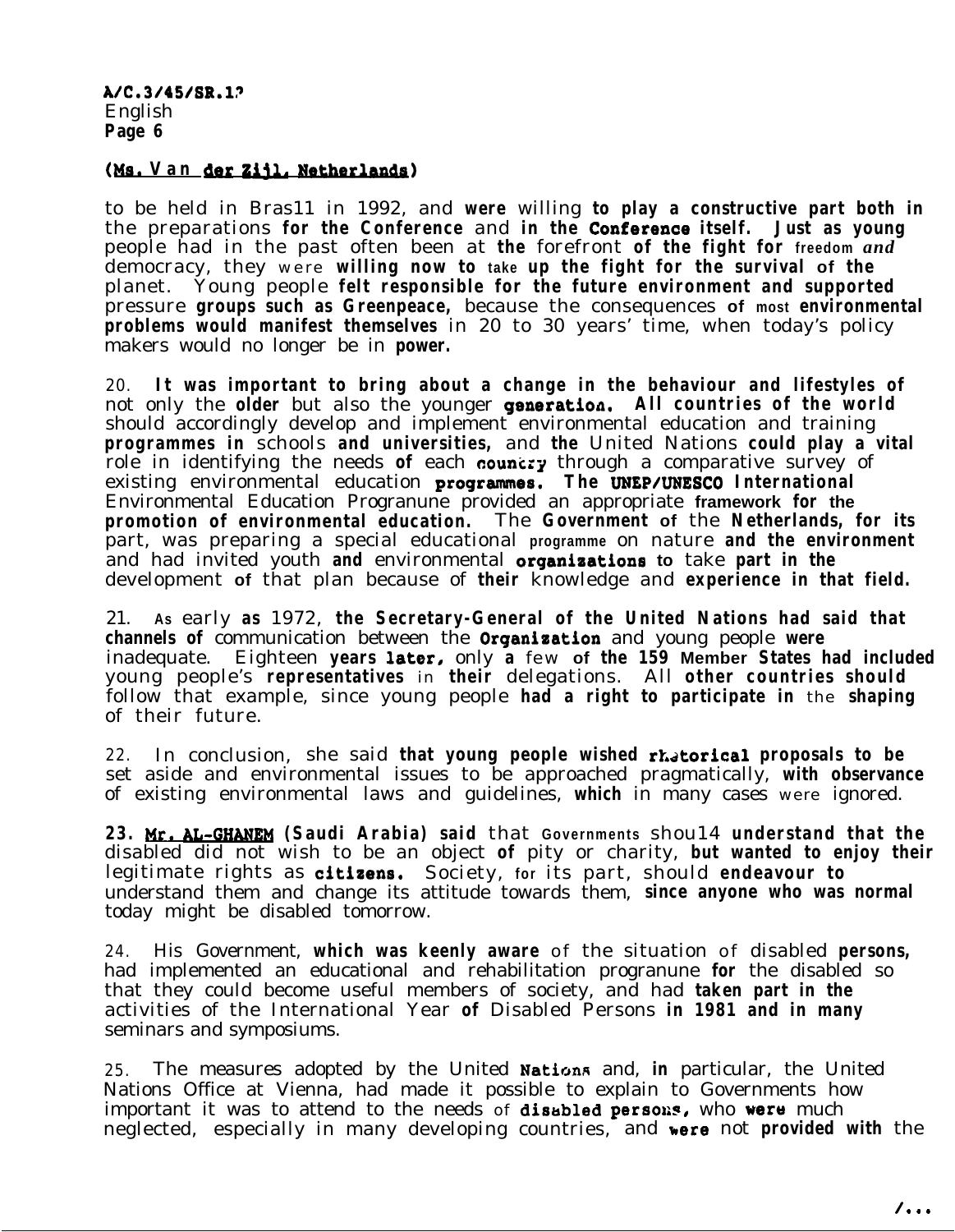A/C.3/45/SR.12 English Page 7

## (Mr. Al-Ghanem, Saudi Arabia)

services they needed, **even though they accounted for** 10 per cent **of** the **world** population, in other words **some** 500 million persons, 80 per cent **of** them in developing countries. At the *meeting* **of** experts convened by the **United** Nations and held in 1988 in Stockholm to review progress during the first half of the Decade, it **had been seen that, even though most** Governments **had not** adopted the **necessary measures,** they had at least **become** aware of the **need** for **such** measures and were prepared to commence work **In that** field, which gave reason to hope that within the space of 20 years the specific problems **of** disabled persons would be resolved throughout the world.

**26. The 92 recommendations contained** in the report of the Secretary-General for the cur.ent session were highly rolevant and their implementation would therefore help to solve many **of the** problems of disabled persons, Decision makers **must** understand **the** problems of disabled persons and give them priority, for example by setting **aside** 1 per cent of military spending to address the social problems of disabled persons.

**27. After** examining **the** report of the Secretary-General **(A/45/470),** his delegation had prepared a draft resolution which included the views of disabled persons themselves, **and urged the** members of the Committee **:** o adopt it so that the United **Nations could use it as a basis** for implementing the recommendations of the meeting held in Finland and other similar **meetings** held under the auspices **of** the **Organization.** Meanwhile, even though hundreds of resolutions had been adopted in the past, disabled **persons** continued to find themselves in a precarious situation, as **was the case** in **most of** the developing countries. **For** that **reason** the co-operation and support of all *were* needed to smooth the way ahead and enable disabled **persons** to live a **happy** life.

28. Mrs. SHERMAN-PETER (Bahamas) said that significant initiatives in the field of social development **had** been taken in tha 19808, such as the proclamation of the United Nations Decade **of** Disabled *Persons* and International Youth Year. Difficulties could **be** observed, however, in sustaining those activities. Although action for social development must **be** initieted at the national level, thrcugh government policies and **programmes**, there were serious *economic* constraints preventing many countries, especially **those** of **the** developing world, **from** undertaking extensive social progranunes.

*29.* **At** the international level the problems faced included resource constraints and difficulties in monitoring performance in the social fields. In **any** event, pressure was being exerted on the international community to rethink and reappraise its approach to achieving objectives and monitoring progress, an exercise in which both Governments and relevant United Nations bodies must participate.

**30.** For example, **a** more coherent approach **must** be adopted in preparing for the International Year of the Family, proclaimed by the General **Assembly** for 1994. In recent years, demographic **changes and** the demands of modern life were among the factors exerting both positive and negative influences on the family, The celebration of the International Year would afford both opportunities and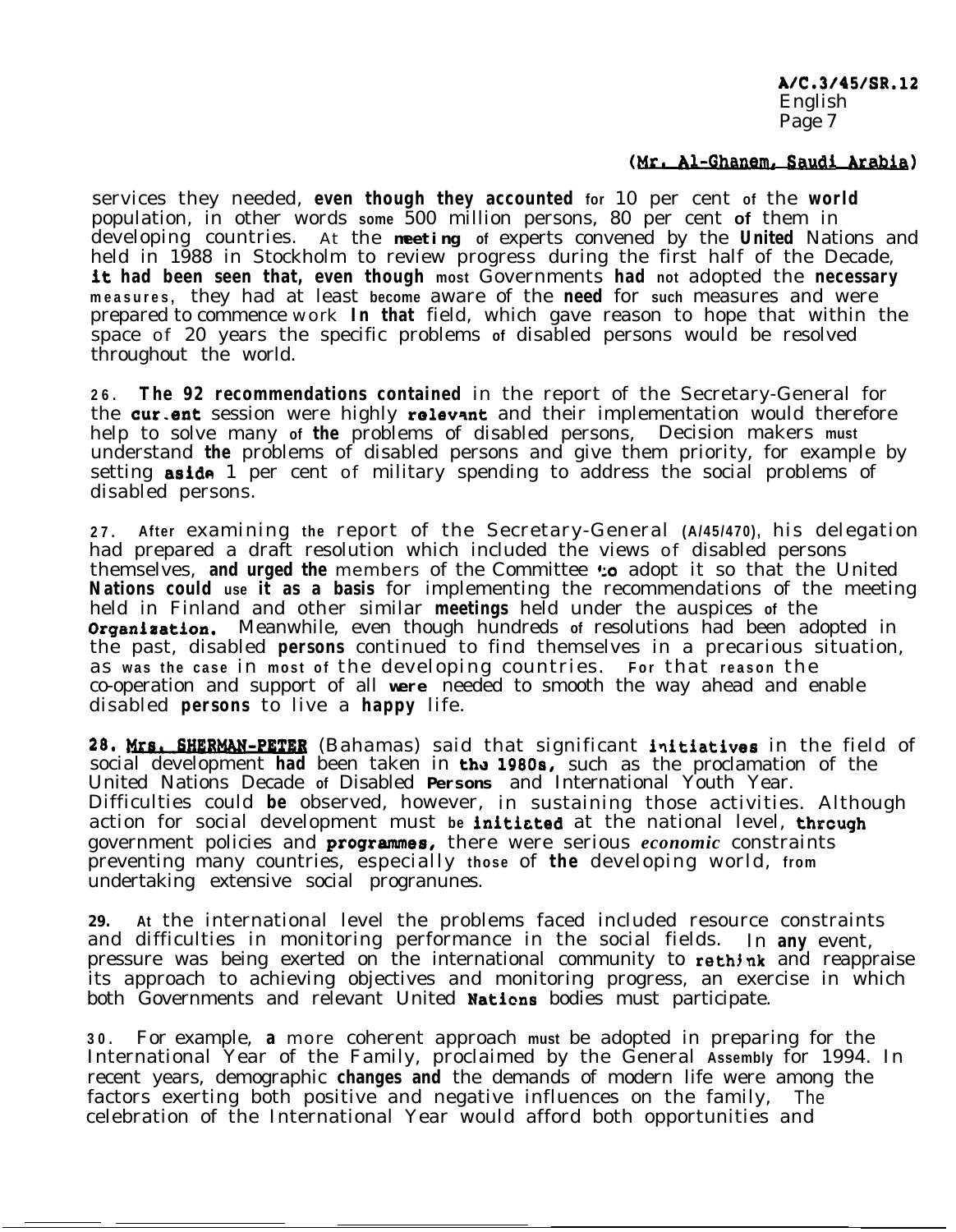A/C.3/45/SR.l2 English Page 8

## (Mrs. Sherman-Peter, Bahamas)

challenges **in addressing** problems like family violence, single parenting, health, ho%ing, drug **abuse** and other serious issues. Welcome developments were the introduction of the question of discrimination against **women** and the adoption of administrative and other arrangements so that substantive **work** might begin at the next **solution of** the Commission for Social Development. Her country had provided data in connection with the preparation of a draft programme for the International Year of the Family and plans to establish a national co-ordinating body in the near future **in** order to improve the flow of information between **her** country and the Social Development Division.

31. On the subject of disabled persons, the Bahamas, aware as it was that no society intent on development could exclude any **segment** of its population, viewed with **interest the recommendations** of the group of experts which had met in Finland in May to advise the Secretary-General on the **preparation** of the feasibility study on ways and means to mark the end of the United Nations Decade of Disabled Persons. **For** example, a Disabled Desk was to be set up in the Ministry of Youth, Sports **and** Community Affairs **which,** among other responsibilities, would advise the **Government on policy concerning** the disabled with a view to integrating them into national and local development plans, **co-ordinating** relevant national activities, increasing awareness of disability issues *and* systematically assessing the specific needs in each area of disability. Areas targeted **for** early action included the enactment of legislation to prohibit discrimination against disabled person. and protect their rights, and to promote alternative activities to increase their participation in culture and sports. The Desk was to be headed by **a** disabled person, and the new arrangements were intended to support the efforts of voluntary organizations spearheaded by the Bahamas National Council for Disabilities and to allow for better co-operation and co-ordination among the various ministries and departments of government which provided financial, technical and material support for **the disabled.**

32. Since 52.25 per cent of the population of the Bahamas was under 25 years of age, **her** country had **a** keen interest in United Nations activities in the field of youth. National policy in that area followed the guidelines laid down for International Youth Year. That **task** had been greatly facilitated by the National Youth Advisory Council, a standing body which had served as a national co-ordinating committee for International Youth Year activities. The primary focus was on the development of skills which would give young people new options for their social, economic, cultural and political development, particularly through the expansion of employment opportunities and the provision of the education which they needed in order to take advantage of those opportunities.

33. In order to counteract unemployment among youth, the Government had promoted programmes such as Junior Achievers, which was designed to acquaint young people with **economic** principles and business practices and to give them an opportunity for  $self$ -employment. The programme had attracted some  $6,000$  participants in 10 years. In the field of education, there had been success in increasing school retention rates, free and compulsory education up to the age of 14 had been established, and a full secondary education system, structured training and post-secondary education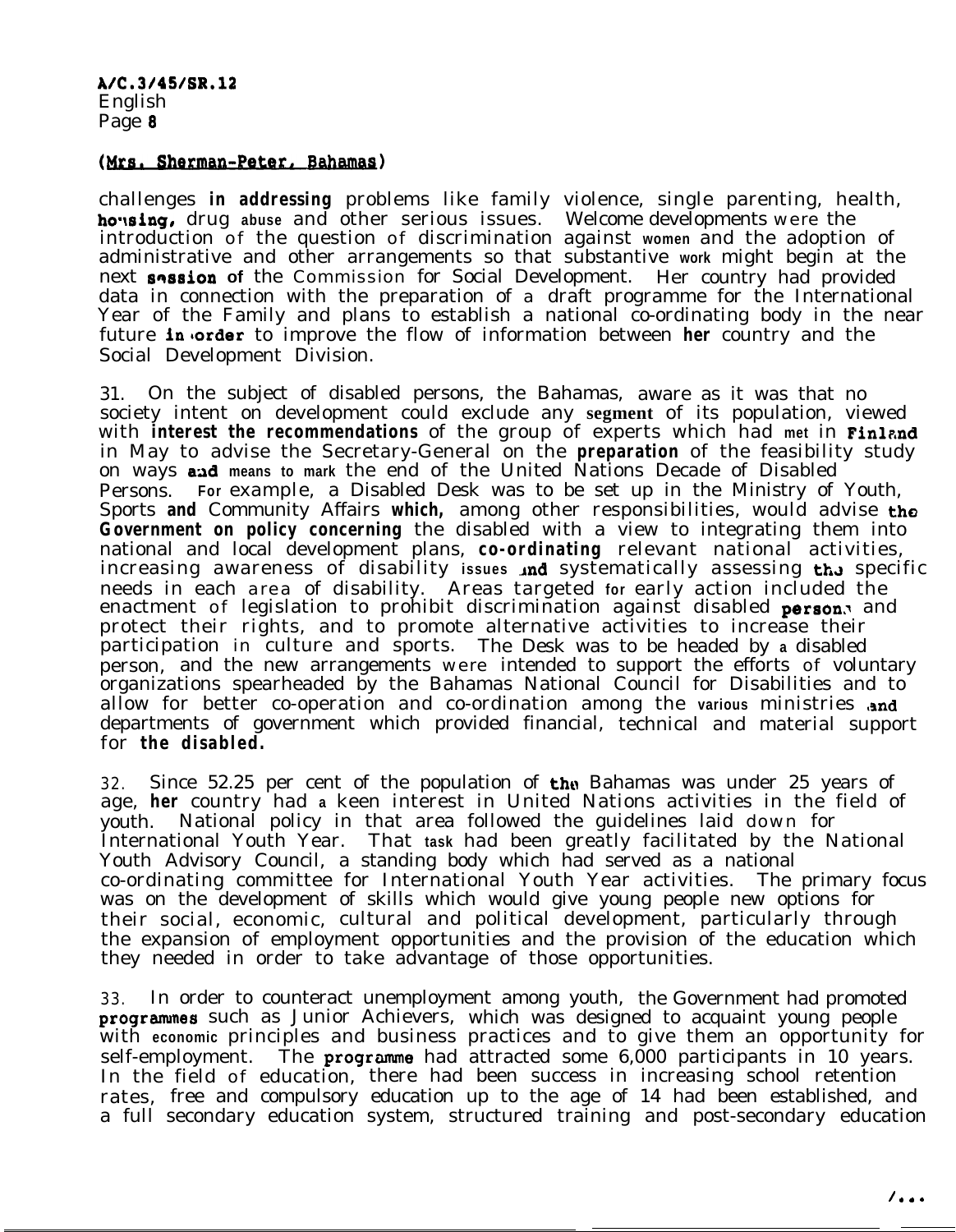A/C.3/45/SR.l2 English **Page 9**

## (Mrs. Sherman-Peter, Bahamas)

opportunities existed, as well as income support where necessary. **A** scholarship programme had greatly increased the number of young people who had access to higher education, which had expanded the number of professionals and technicians. Moreover, sports development was viewed **as** an integral part of national development, as it was not only **a** unifying force but also a source of discipline and other positive attributes. That had been demonstrated **by the** well-known **success** of Bahamian athletes over the years, and sports development would continue to be a priority for the Government.

34. Ms. ZABOLAI-CSEKME (International Labour Organisation) said that the activities of the International Labour Organisation (ILO) concerning youth, older workers and the disabled derived from its overall mandate to promote full, productive and freely chosen employment, to foster equality of opportunity and treatment and to improve working conditions and the work environment.

35. Unemployment among youth had **reached** critical levels in many regions of the world, ILO was corvinced that measures to reduce youth unemployment had to be an integral part of national development plans and economic policies, since specially designed youth employment progrsmmes often had a limited scope **and** a fragmentary nature. *In* addition, **such** schemes would have very limited results in areas where fiscal and monetary policy discouraged job creation or *where* lack of **access** to credit, skills or technologies imposed barriers to self-employment. Accordingly, IL0 was carrying out a research project which involved the **preparation of studies** on *the* status of youth employment in selected countries of **Asia** and Africa and on the relationship between youth employment **schemes** and the larger policy framework in which they were set, so that lessons could **be** drawn **with a view** to **the** formulation of sound youth employment policies.

36. Other IL0 activities to promote youth employment included the provision of direct assistance to Governments in adjusting training policies and transforming training institutions to **meet** the needs of the labour **market.** There were **a** variety of technical co-operation projects to foster the development of vocational and managerial skills, and others to promote self-employment, particularly in the informal sector, which were aimed at young school drop-outsr special attention **was** also being paid to training *young* women for employment and self-employment.

37. With regard to the protection of young people, IL0 was promoting the ratification and application by member States of the Convention concerning Minimum Age for Admission to **Employment**, and through its computerized data bank, located at the International Occupational Safety and Health Information Centre (CIS), it provided updated information on national or international publications dealing with the occupational safety and health of youth.

38. With regard to older workers, IL0 was pursuing three objectives, namely, eliminating discrimination against them in the workplace, especially with regard to remuneration, employment security and social benefits, fostering the social protection of older workers by improving their working conditions and environment and providing them with vocational  $\alpha$ uidance and training which enabled them to